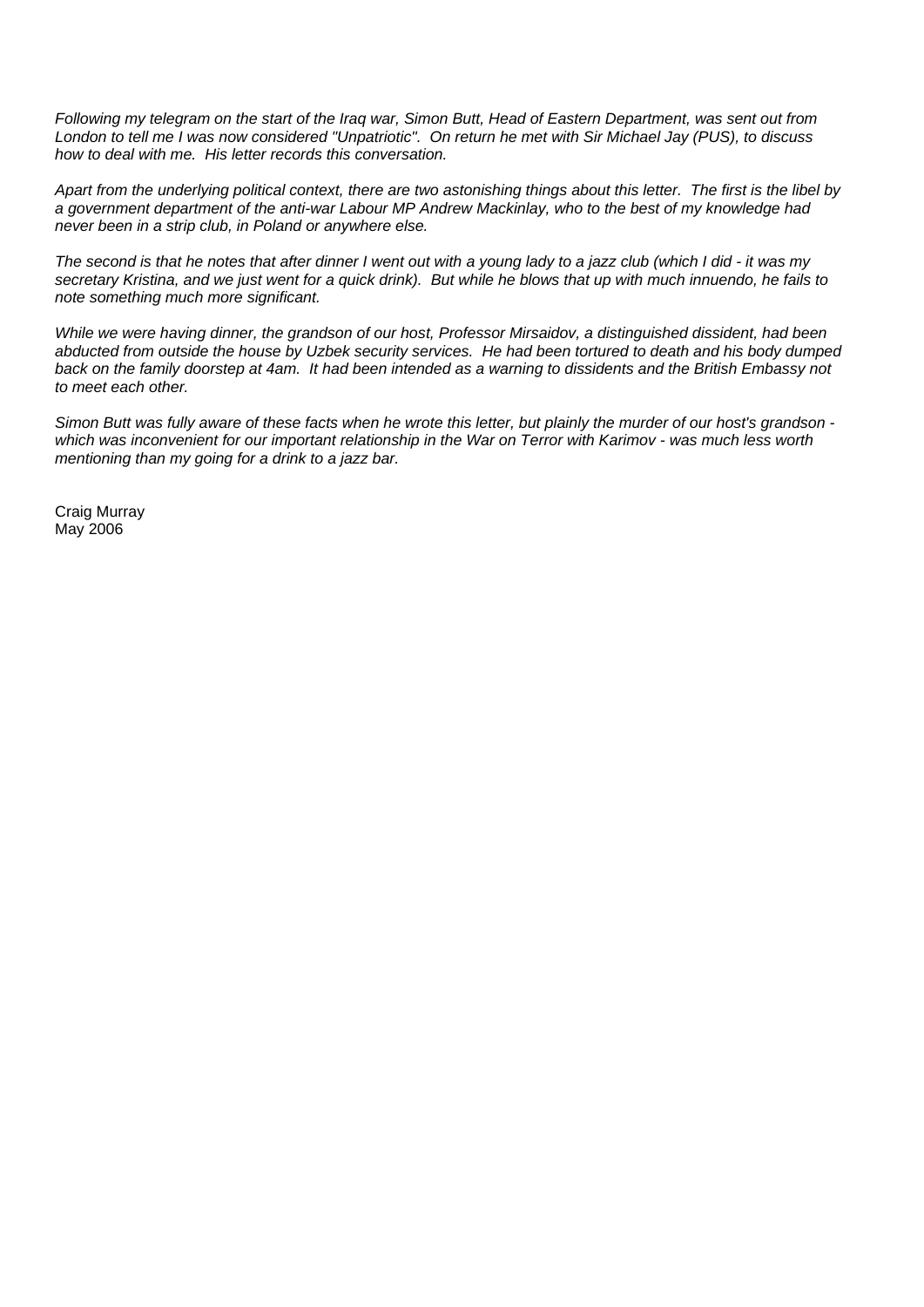PA: CRAIG MUR **RESTRICTED/PERSONAL - STAFF** 

cc:

From: Simon Butt, Eastern Date: 16 April 2003

To:

**PS/PHS** Howard Drake, PC

n deal men

to see h

inda Duffield

## SUBJECT: CRAIG MURRAY, TASHKENT

1. I visited Tashkent from March-1 April. I briefed you orally o/r on my discussions with Craig on his performance, and we met with the PUS yesterday. This is to record the position more formally.

2. I emphasised again to Craig the importance we attached to his demonstrating that he was covering the full range of UK interests/Embassy activity in Uzbekistan. Craig took this point, and provided me with a set of personal objectives (attached) based on a suggested outline I had sent him some weeks ago. They will need some tweaking to be brought into line with the new guidance on SMS objective-setting, but I think that in general they are on the right, comprehensive lines. Craig's objectives for the Post also reflect a broad range of priorities, properly cascaded from those of the Directorate.

3. I discussed with Craig his telegram on US policy, sent and widely copied on the eye of hostilities in Iraq, and another example of his accustomed, rather emotional style. (He has since been instructed, with some of our other Ambassadors who have the same predilection, not to copy their reporting quite so widely, following complaints from Gulf Posts).

4. Craig was unapologetic. What he had said needed saying. He had again received congratulatory emails from a number of other Posts which had received the telegram. These were issues about which he felt strongly, and which needed to be aired. His drafting style reflected his feelings. He was not prepared to compromise on principles to further his career. I did not dispute his right to air the issues (I myself met with the US Ambassador and queried whether US policy was too indulgent towards Uzbekistan). But he should cultivate a more measured and less emotional style, and should not seek to give the impression that he was the only person in the FCO with a conscience. I noted also the need to back up his reporting in this area with constructive proposals for projects: it had not gone unnoticed that Tashkent

Page 1

## **RESTRICTED/PERSONAL - STAFF**